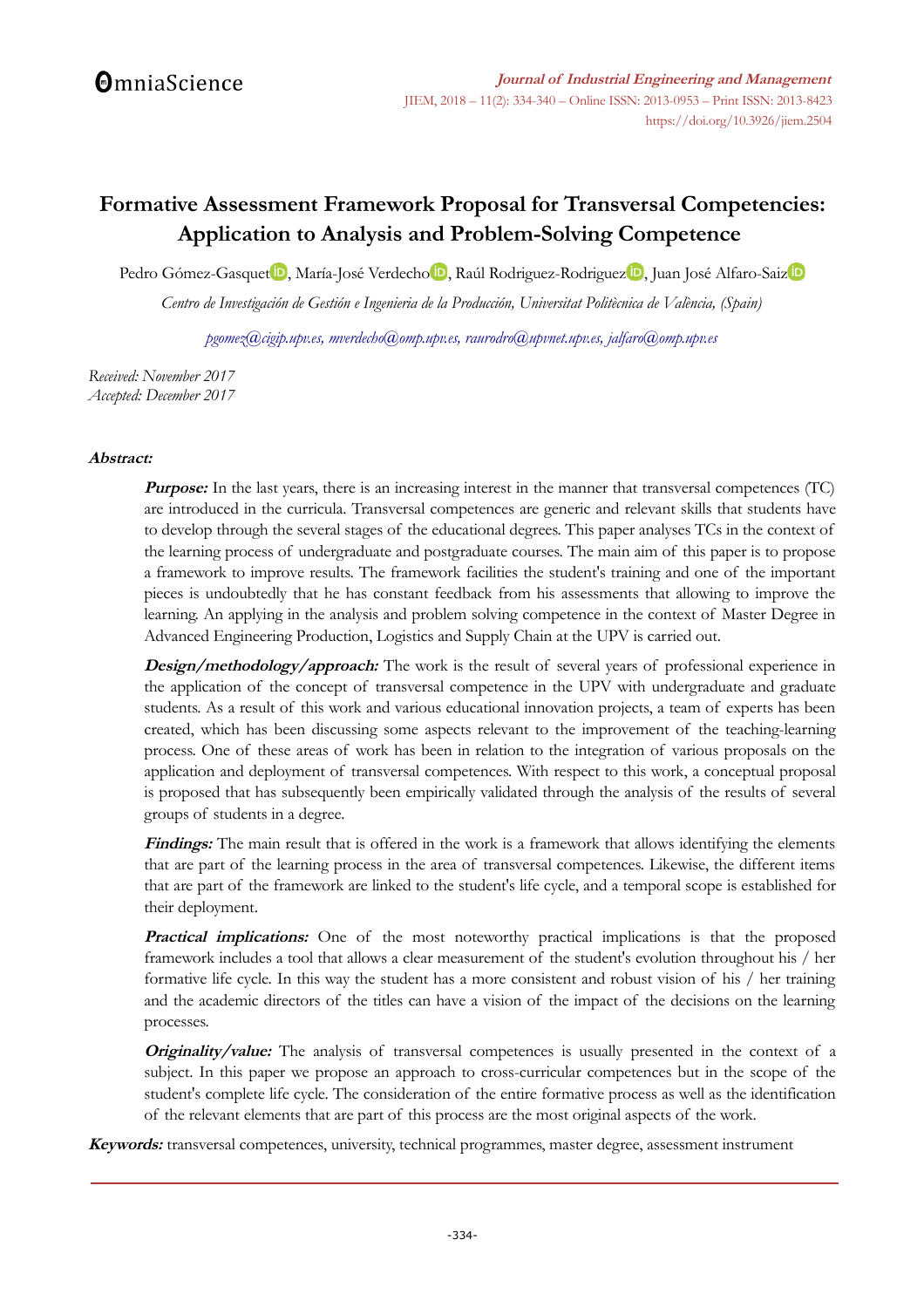## **1. Introduction and Literature Review**

The Universitat Politècnica de València (UPV) introduced in the curricula of the new undergraduate and graduate degrees not only the assessment of specific competences but also the assessment of the generic ones. Thirteen generic or transversal competences (TC) were defined and introduced within all the curricula (Dimensiones Competenciales UPV, 2014): Understanding and integration (TC1), Application practical thinking (TC-2), Analysis and problem solving (TC-3), Innovation, creativity and entrepreneurship (TC-4), Project design (TC-5), Teamwork and leadership (TC-6), Professional and ethical responsibility (TC-7), Effective communication (TC-8), Critical thinking (TC-9), Knowledge of contemporary issues (TC-10), Continuous learning (TC-11), Planning and time management (TC-12), and Instrumental specific (TC-13).

In 2012, after the completion of the ABET (Accreditation Board for Engineering and Technology) accreditation process of four degrees at the UPV, it was questioned that UPV had defined and implemented systematic procedures to assess the degree of achievement of transversal competences. From this accreditation process, it was concluded that it was necessary to define a general procedure to evaluate the progress and certify the acquisition of transversal competences by students. This issue is not completed yet, and instructors and Universities are developing new approaches to face it such as the works developed by Villa and Poblete (2007), Blanco-Fernández, Learreta-Ramos, Alba-Ferré, Asensio-Castañeda, Blanco-Archilla, Bonsón-Aventín et al. (2009), García-García, Terrón-López and Blanco-Archilla (2009), Rodríguez-Gómez, (2009) and Ibarra-Sáiz (2010). Most of the transversal competences were not explicitly defined in the previous degrees and their development and assessment is new for instructors and professors who are specialised in the assessment of specific competences. Transversal competences are to be assessed within the specific activities developed through the subjects/courses. For that purpose, the UPV has designed an institutional project called "UPV transversal competences" in order to guide the general implementation of the generic competencies in the different degrees.

On the other hand, there is a distinction between two types of complementary assessments (Scriven, 1967; Bloom, Hasting & Madaus, 1971): summative and formative assessment. Traditional assessment usually relies on summative or final assessment with the main purpose of providing a qualification at the end of a period of time (quarter, semester, etc.) (Morales, 2000). However, when the focus is to improve the learning process, the final and summative activities should be complemented with formative and continuous assessment activities. There are several advantages of introducing formative assessment in the learning-teaching process. First, performing continuous learning activities provide feedback to students about their achievements and difficulties as well as motivate them to the achievement of the next goals (de Miguel-Díaz, 2006). Second, the continuous and formative assessment provides feedback not only to students but also to the instructor allowing reorienting the learningteaching process easily and efficiently (Huhta, 2010). Third, formative assessment allows improving student's awareness of how they learn (Shepard, 2005).

The main purpose of this paper is to review how transversal competences could be achieved in different skill levels during the whole life of students and propose a framework in order to develop a teaching and learning process integrating a formative assessment. This paper is structured as follows. In the second section a review of transversal competence along the life of the student is analysed, in the third section a framework for designing and implementing transversal competences is presented, in the fourth section previous concepts are applied to TC-3 competence. Finally, conclusions are exposed.

# **2. Approach to Teaching-Learning Life Cycle Concept in Transversal Competences**

A transversal competence, like any other competence that we want to deal with an individual, relies on a set of natural capacities that must be strengthened, modelled and combined until reaching the desired ability. The authors of this work share the idea that one can only speak of a competence if one can measure the degree of skill that the individual achieves using it. From this brief reflection the hypothesis is established that all competences can be approached as a teaching-learning process that must be measured with one or several key performance indicators (KPI).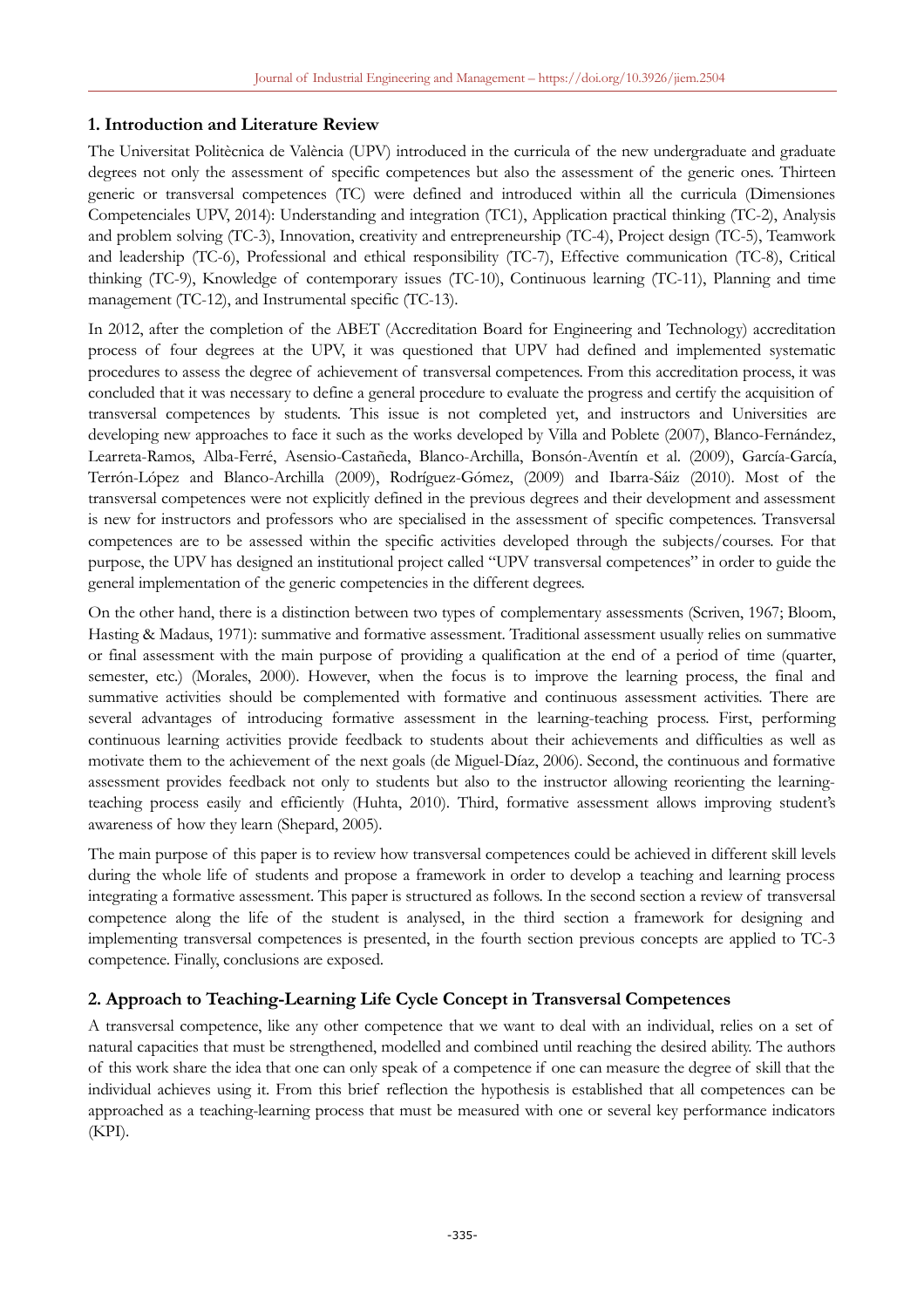All the processes must have associated one or several objectives, which must be established before the KPIs, being that these are derived from the objectives. Normally, the objectives are multiple and are grouped by dimensions, so that one dimension is linked to several aspect of the same skill.



Figure 1. Representation of competence dimensions

Each of the 13 competence defined by UPV can be subdivided into 3 level. Each level is associated with a training cycle and has its own objectives. Ideally each level is built on the previous one.



Figure 2. Life cycle of transversal competence at UPV

It is proposed to approach competences as a cyclical process consisting of 4 basic steps, as shown in Figure 2. It should include: Definition of objectives of each dimension and identification of the corresponding KPIs, design of the didactic plan, deployment of didactic activities and, finally, analysis of the results and improvement of the process. It is considered as a cyclical process because it will be repeated in each of the 3 cycles in which it is used. The only activity that differs is the one corresponding to the definition of the dimensions associated with the competence that is only performed at the beginning of cycle 1.

It is important to clarify that the analysis phase refers to the process in its entirety and not to the punctual result that can be obtained in a given individual. This activity requires sufficient time and data, as well as a teamwork in which the owners of the process and its most significant participants should participate.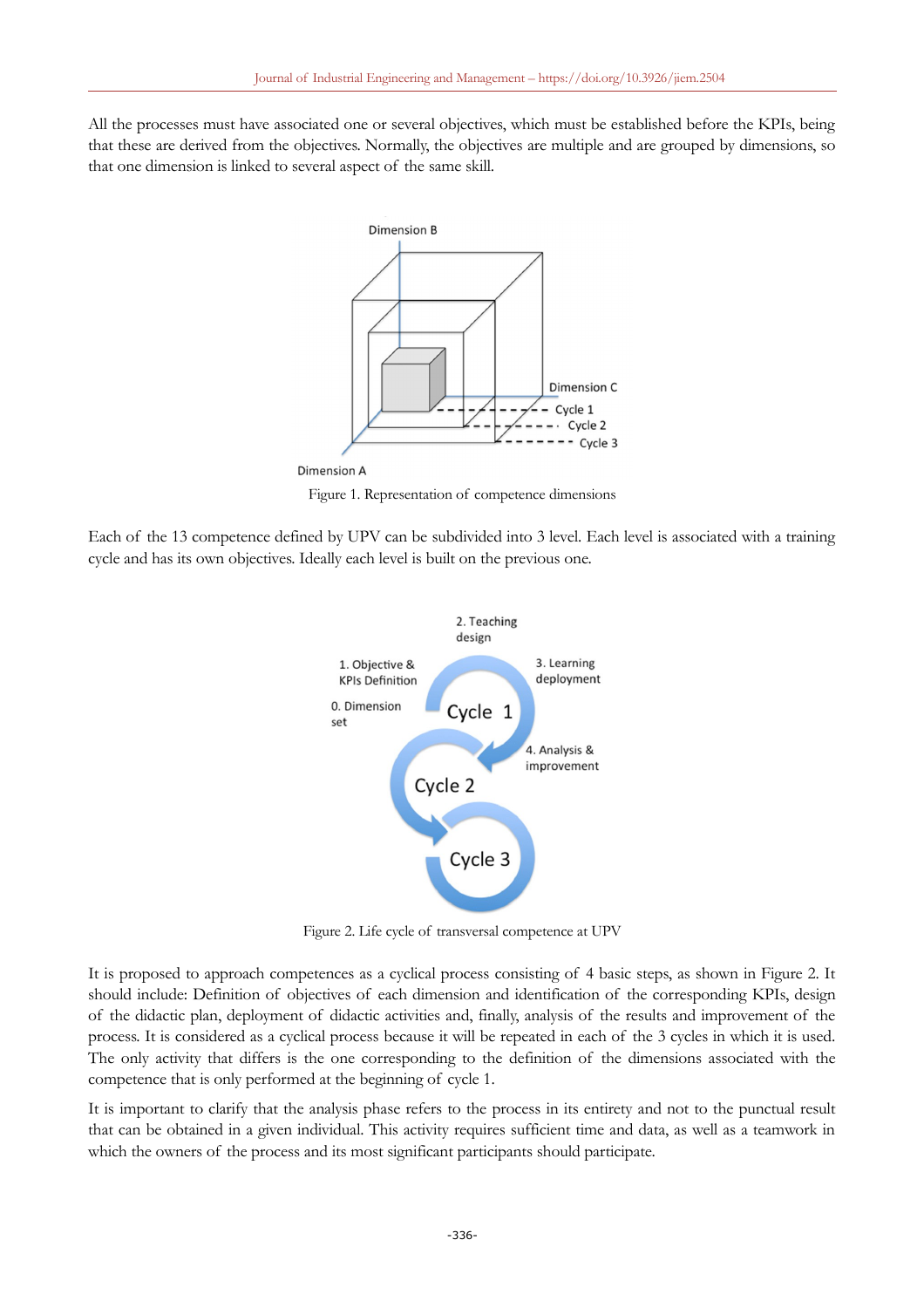# **3. TELETCO: A Framework for Designing and Implementing Transversal Competences**

The TEaching-LEarning process in Transversal COmpetences (TELETCO) is proposed in this paragraph. The proposal aims to facilitate the stages of the life cycle Figure 2.



Figure 3. TELETCO framework

As shown in Figure 3, the proposal is based on the existence of a set of prescribing organisms that are those that by standards or tendencies in good practices propose transversal competences and define their dimensions and levels in a general way. On the other hand, the Academic Responsible of the Course (RAC) should be able to interpret and qualify such bidders to adapt the title to which they will apply. The RAC must specify and adjust the objectives of the different levels according to the cycles covered by the course.

Given that the teaching-learning process is developed in the subjects, the subjects responsible could assume the role of representatives of the operational level, and in collaboration with the RAC should define the aspects related to the design, the deployment and the analysis of transversal competences.

The aspects related to the design should be based on a Teaching-Learning Plan that allows the student to be trained in the selected competence throughout the cycle with a global vision, complete and shared by the subjects that are most suitable. The plan of activities should be included, each of which would have its focus, levels of achievement and time of dedication, and should also differentiate between teacher-supported activities and homework activities.

The aspects related to the deployment can be flexible and allow the teacher to develop the teaching-learning plan within of the subjects. This flexibility can only be achieved if there is a precise knowledge of all the teachers regarding the objectives of the competence and the criteria to evaluate it. That is why a Unification Plan is proposed that will allow us to assess skills in the same way in any subject.

Finally, the aspects related to the analysis and improvement are supported by a Performance Measurement System that allows to define the measurable ones, to obtain the data, to facilitate its understanding and to start adjustment mechanisms if they were necessary.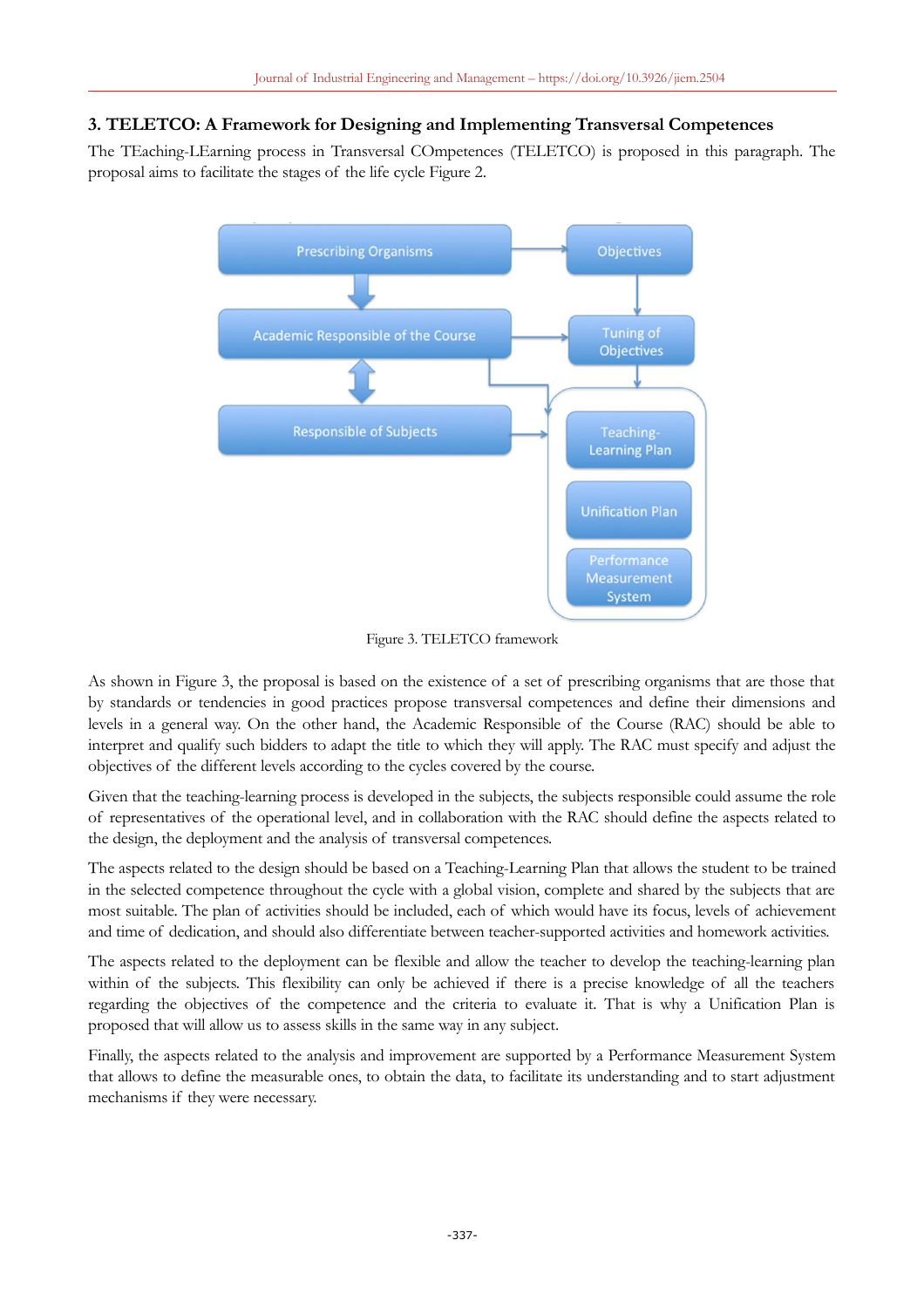#### **4. Applying TELETCO to Analysis and Problem-Solving Competence in Master Degree at UPV**

All the transversal competences of the UPV have been designed to be developed in 3 stages where the basic level is reached in year 1 and 2 of the degree, the means in the year 3-4 of the degree and the advanced during the studies of Master or doctorate. According to the UPV's catalogue of transversal competences, the ability to analyse and solve problems is referred to as CT-3.



Figure 4. Dimensions by levels of CT-3 at UPV

Figure 4 shows the 4 dimensions of the CT-3 where each has 3 levels associated with cycles 1, 2 and 3. According to the TELETCO framework, the UPV would play the role of prescribing organism, and these would be the general objectives to be achieved.

In this case, the development of the competence in the Master's Degree in Advanced Engineering of Production, Logistics and Supply Chain (MUIAPLCS) with 60 ECTS credits and duration of an academic course is addressed. The Responsible Academic of the Course should adapt the last level of the 4 dimensions of Figure 4 to the scope of the master. By way of example, the dimension related to "The problem" could be transformed into "Consideration of causes and effects in the framework of the supply chain". It could be considered the result of the tuning of objectives proposed in the frame. In this case this task is reviewed every 5 years or in case of redefinition of transversal competences by the UPV.

The MUIAPLCS select 2 subjects to each competence, corresponding one to the first semester and another to the second. The objective is to be able to observe the evolution of the student throughout the course. This assignment is reviewed each new academic year.



Metacognitive process

Figure 5. Characteristics of Teaching-Learning Plan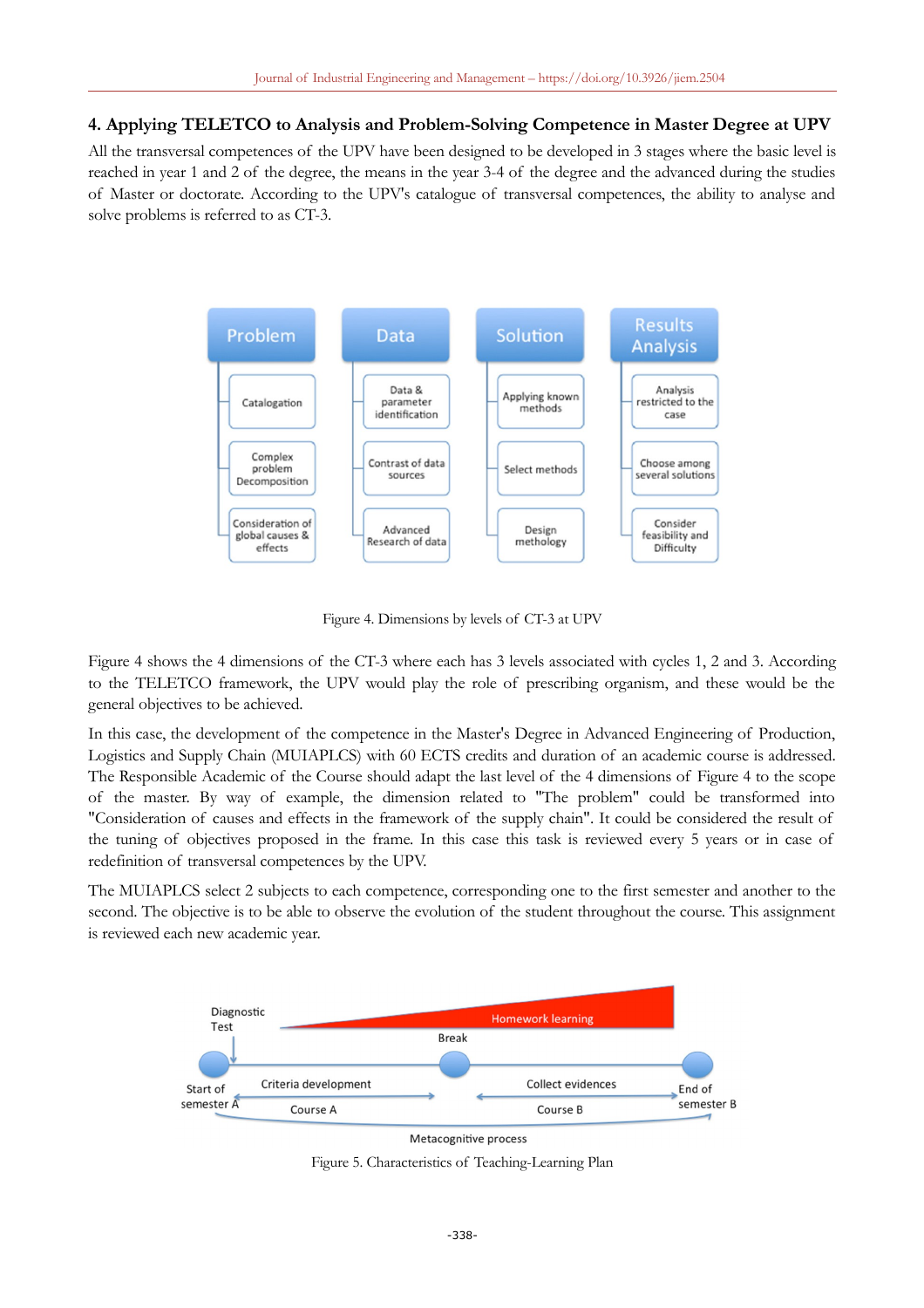The two professors responsible for the CT-3 define a training plan that allows the evaluation of the competence and provides information to the student about its evolution and the teacher about the training of the student. The plan follows the guidelines indicated in Figure 5, it is unique for both subjects and in its first semester it is more oriented to the diagnosis and diffusion of the relevant criteria of the competence, and in the second is focused on the collection of evidence and the evaluation. Another feature of the plan is that in semester A the work of the student is mostly in the classroom and in the semester B is fundamentally autonomous.

The unification of criteria proposed in TELETCO is achieved through the use of a common rubric in relation to CT-3 for all the activities programmed in the teaching-learning plan as proposed by Gómez-Gasquet, Verdecho, Rodríguez-Rodríguez, Alfaro-Saiz (2016). These rubrics are reviewed annually to introduce the lessons learned during the course. In this case it addresses the following 4 dimensions:

- Analyses the causes and effects of problems from a global long-term approach.
- Applies advanced search criteria information for troubleshooting and evaluates the quality of information.
- Organized in a systematic way to work decision.
- Evaluates possible solutions as viable scientific and technical difficulty of implementation.

The last aspect proposed in TELETCO is the use of a set of KPIs that shared by both subjects is visible by the student during the entire course. In a first approximation can be done using a simple excel sheet online. Beyond the tool the important thing is students can visualize from the first moment the KPIs that contribute to reach each one of the dimensions of the competences and can associate through scoreborad its formative actions to the said KPIs.

## **5. Conclusions**

This paper has allowed to contextualize the process of development and acquisition of transversal competences and locate its development beyond the scope of a subject. In addition, a framework has been established, which, linked to the life-cycle concept, allows us to consider the elements necessary to achieve the objectives in the acquisition of the selected transversal competence. All of this has been applied to the transversal competence 3 related to the analysis and resolution of problems.

#### **Acknowledgements**

This work has been developed within the research project called "Assessment of UPV generic competence "problem analysis and resolution" in master students" (Ref.: PIME-A7-15) funded by the Vice-Rectorate for Studies, Quality and Accreditation at Universitat Politècnica de València.

#### **Declaration of Conflicting Interests**

The authors declared no potential conflicts of interest with respect to the research, authorship, and/or publication of this article.

# **Funding**

This work has been developed within the research project called "Assessment of UPV generic competence "problem analysis and resolution" in master students" (Ref.: PIME-A7-15) funded by the Vice-Rectorate for Studies, Quality and Accreditation at Universitat Politècnica de València.

#### **References**

Blanco-Fernández, A., Learreta-Ramos, B., Alba-Ferré, E., Asensio-Castañeda, E., Blanco-Archilla, Y., Bonsón-Aventín, M. et al. (2009). *Desarrollo y Evaluación de Competencias en Educación Superior*. Madrid: Narcea Universitaria.

Bloom, B.S., Hasting, J.T., & Madaus, G.F. (1971). *Handbook on Formative and Summative Evaluation of Student Learning*. McGraw-Hill Book, New York.